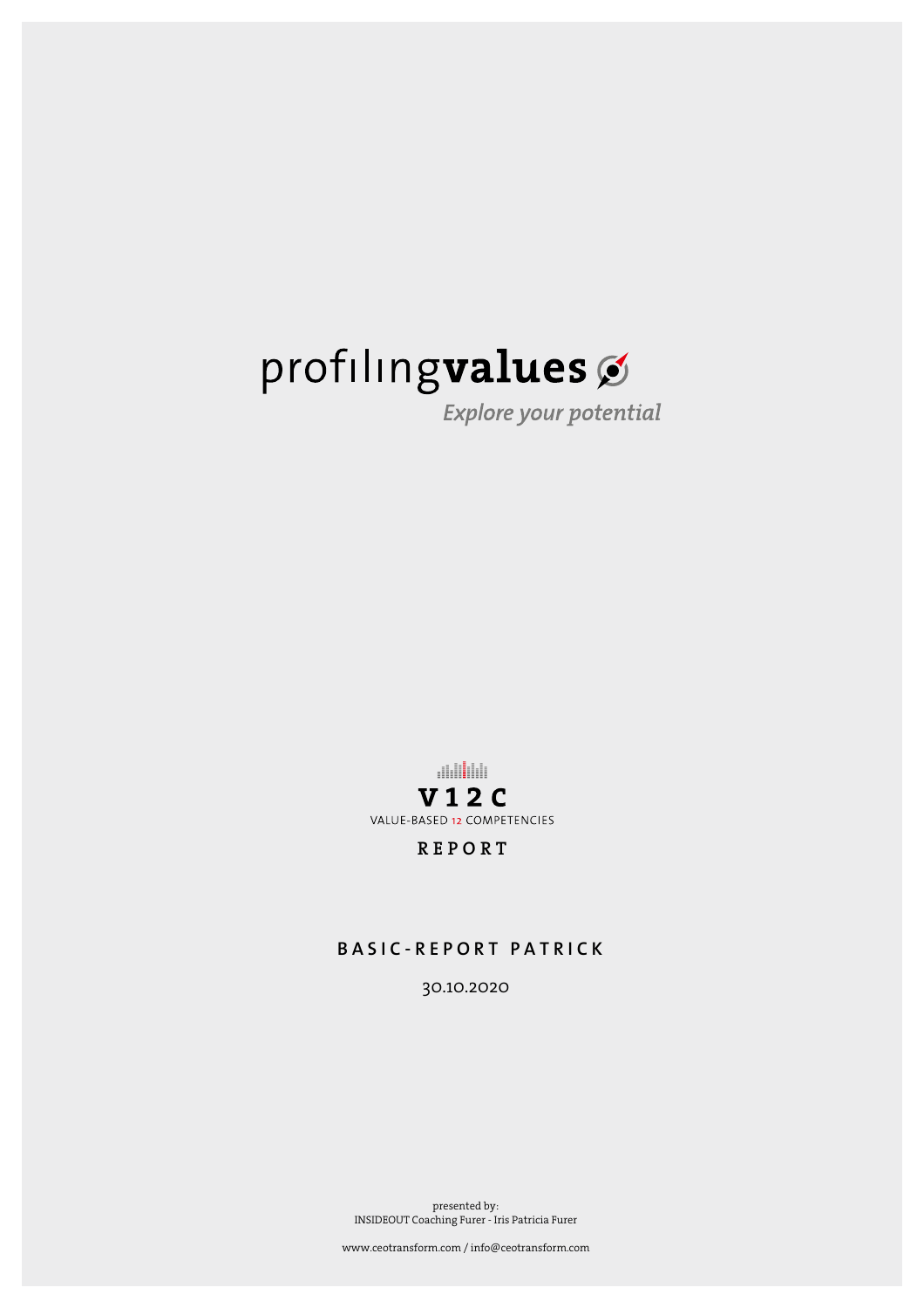### **Introduction and Explanations**

The profiling**values** report is a scientific document to optimize staffing and career development. It describes interests and skills of individuals and gives precise suggestions for further improvement and development.

When corporations decide to utilize these interests and skills fully, employer and employee will benefit alike.

All information in the profiling**values** report is collected from an online questionnaire. profilingvalue´s scoring technique is based on the value psychology and determines the deviations from a logic-mathematical norm. This allows a joint and objective display of interests and skills.

The personal value system is considered to be the most stable behaviour norm in humans. If you are interested to find out more about the psychological or technical aspects of our diagnostic tool, kindly request the documents directly from us (info@profiling**values**.com).

The profiling**values** tool complies with all scientific standards for psychometric instruments such as validity and reliability. profiling**values** is valid against other methods such as the Catell 16PF.

If you are interested to find out more about the scientific aspects of our diagnostic tool, kindly request the documents directly from us (info@profiling**values**.com).

profiling**values** is based on the scientific work of Dr. Robert S. Hartman and was developed by Dr. Ulrich Vogel.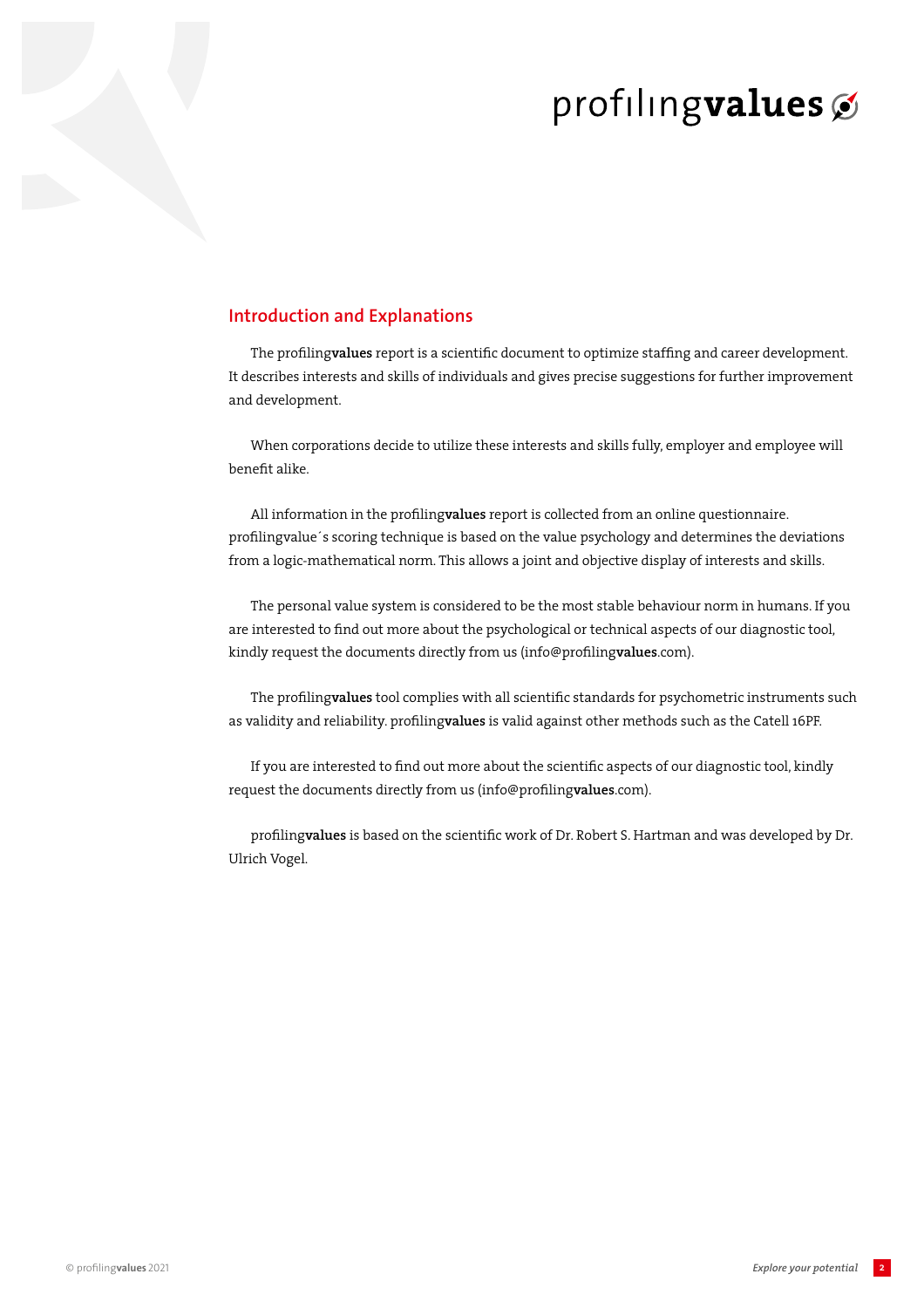## **General instructions to interpret the test results**

Altogether, 12 character traits in two parameters – the ability as well as the willingness to use the ability – are displayed. Each character trait is displayed in a separate figure. In the back of the report, readers also find a summary page covering all characteristics.

In case you provided us with a job description, all results are in reference to the specific job description. profiling**values** extracts the individual requirements and translates them into a numerical target corridor. You will find these numbers separately below each figure. In case the analysis was done without a specific job profile, replacement characters  $(x, y)$  are displayed respectively.



**Example 1**

## **Example 2**

**High Ability and Low Will**



Very good capability to discern own strengths and success factors; moderate frustrations within current tasks

| Result |                                                                                                                        |              | Target                 |  |
|--------|------------------------------------------------------------------------------------------------------------------------|--------------|------------------------|--|
| green  | <u> Tanzania de la provincia de la provincia de la provincia de la provincia de la provincia de la provincia de la</u> | $65$ to $85$ | Ability                |  |
| red    | .                                                                                                                      |              | Concentration 30 to 65 |  |

3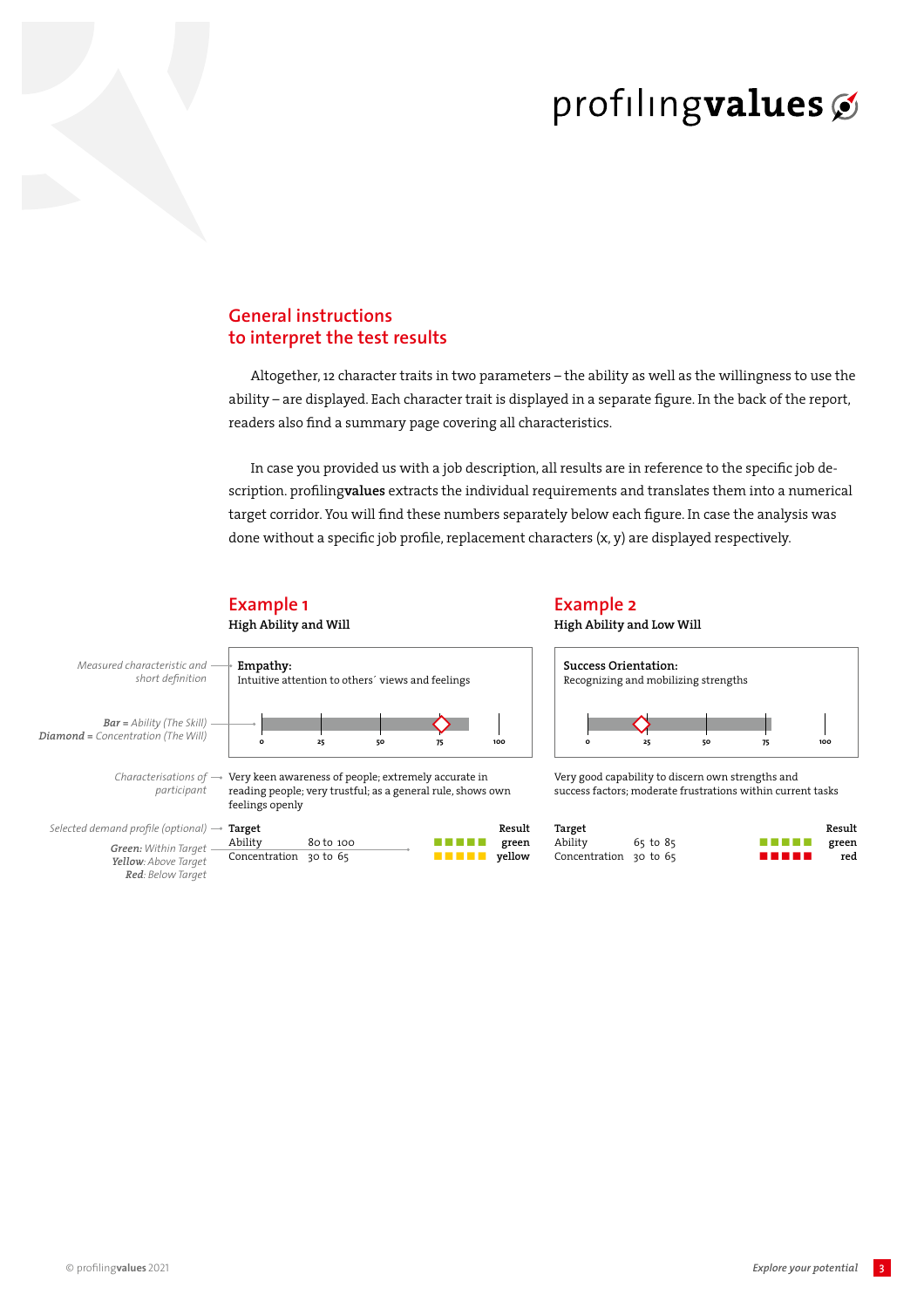



#### **Interpreting the bars**

The bars represent the ability or skill of a person in a certain field. The profiling**values** scales are calibrated to show the normal distribution within a population as can be seen in the figure above.

#### **Interpreting the diamonds**

The diamonds represent the willingness of an individual to use a certain ability. Their basic position is at 50%. This means: The use of a skill is situational and balanced.

A diamond about up to 15% above or below the basic position signifies flexibility regarding the usage of the competency.

A high score towards 100% signals high attention towards a skill – i.e. high willingness, possibly even compulsion (90-100%). This implies also the ability of a person to steer this character trait is decreasing. The combination of high ability and high willingness shows passion to use a skill.

A low score towards 0% signals little attention to use a skill and possibly even disregard (0-10%). In this situation too, the conscious ability to steer a quality is decreasing.

Interesting is the combination of very high skill (bar) and very low willingness (diamond). In these instances we speak of an unconscious competence. It does not need focus to unfold but can be utilized more intentionally.

Lower diamonds are not "bad". They are more or less beneficial regarding specific tasks or functions.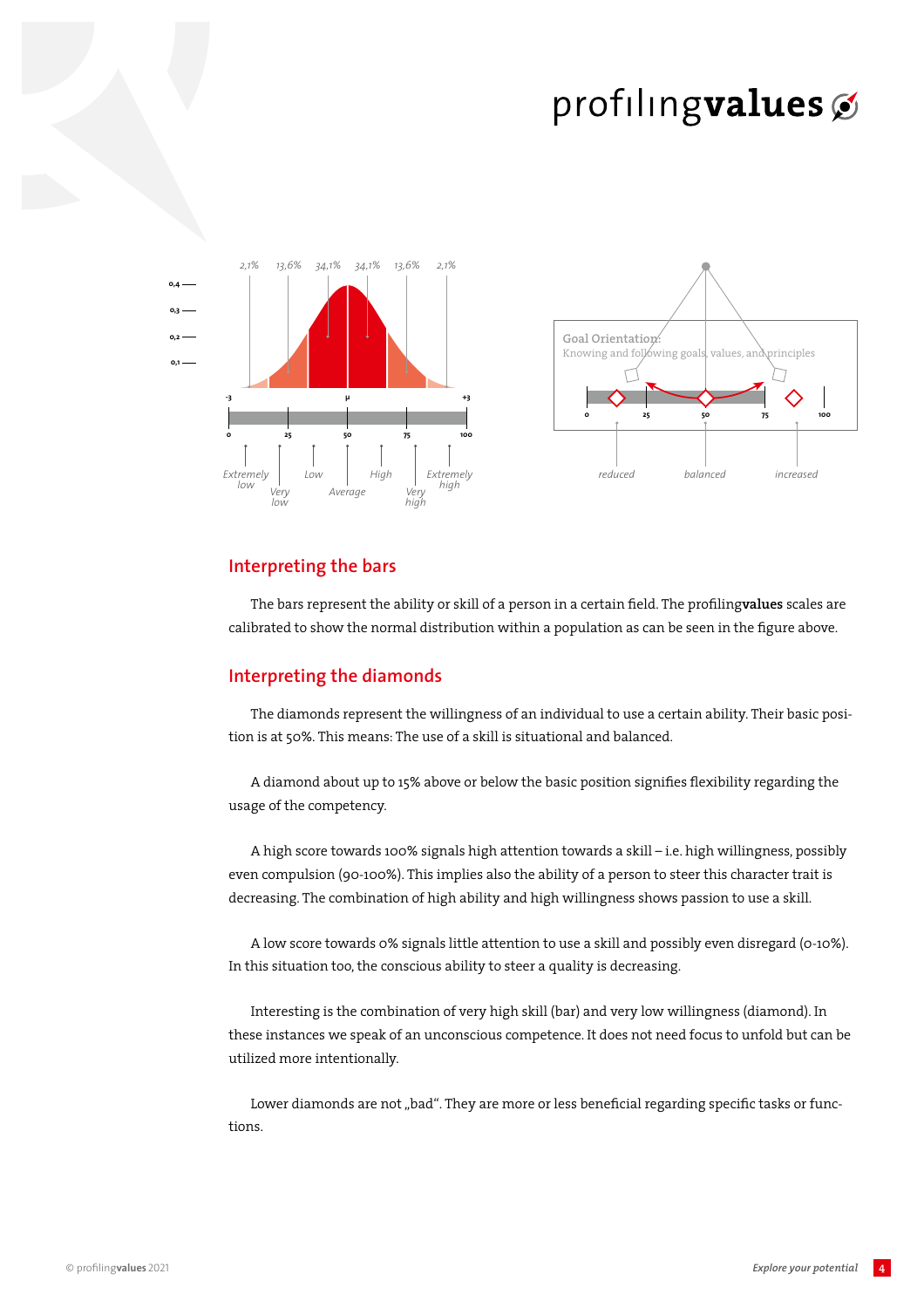*Green: Within Target Yellow: Above Target Red: Below Target*

*Bar = Ability (The Skill) Diamond = Concentration (The Will)*

## **General Competencies and Personality**

**Basic-Report Patrick | 30.10.2020** 



17 45 28 45 11 20 50 40 50 20

5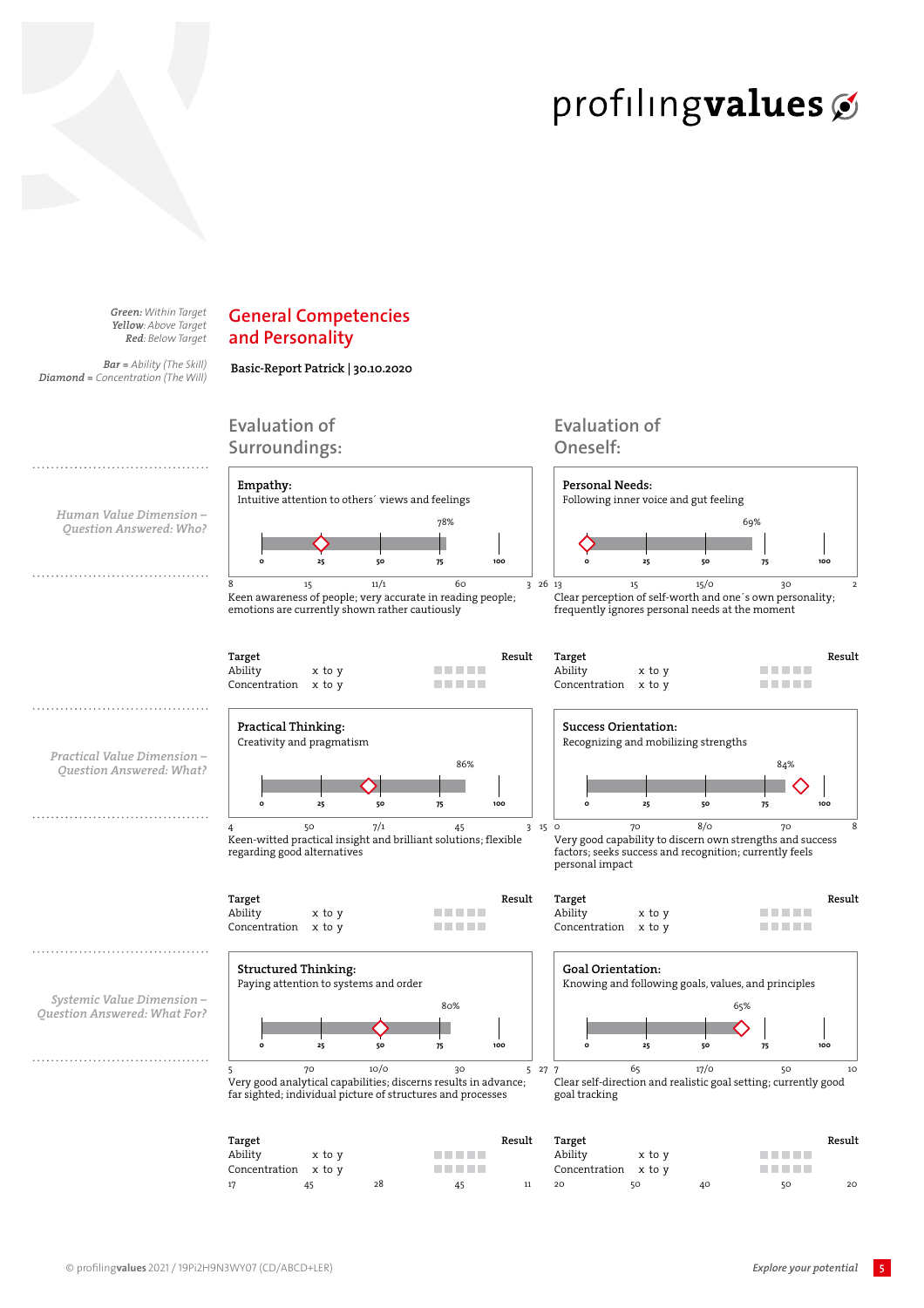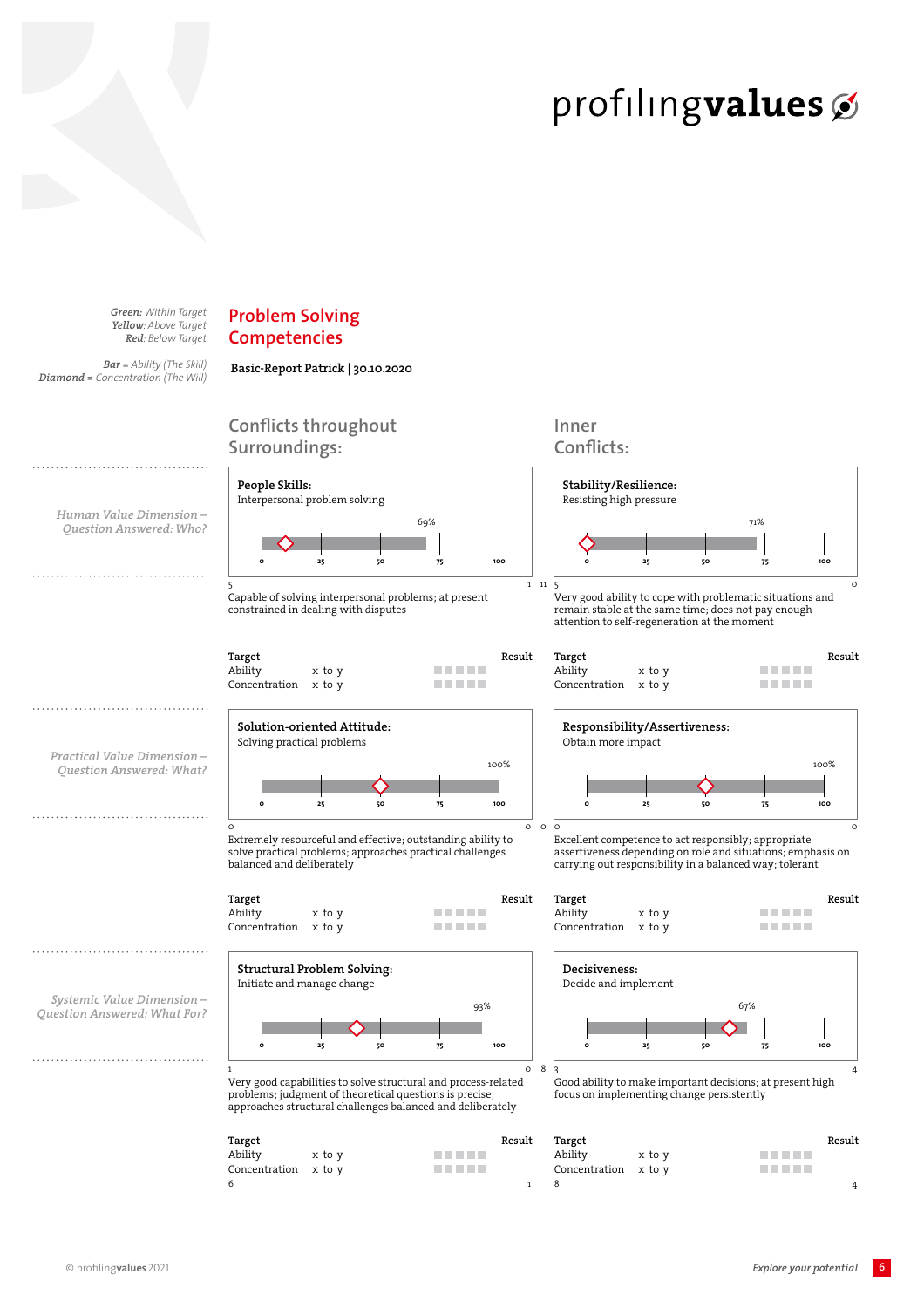

### **Diagrams**



#### Basic-Report Patrick | 30.10.2020

 $\overline{7}$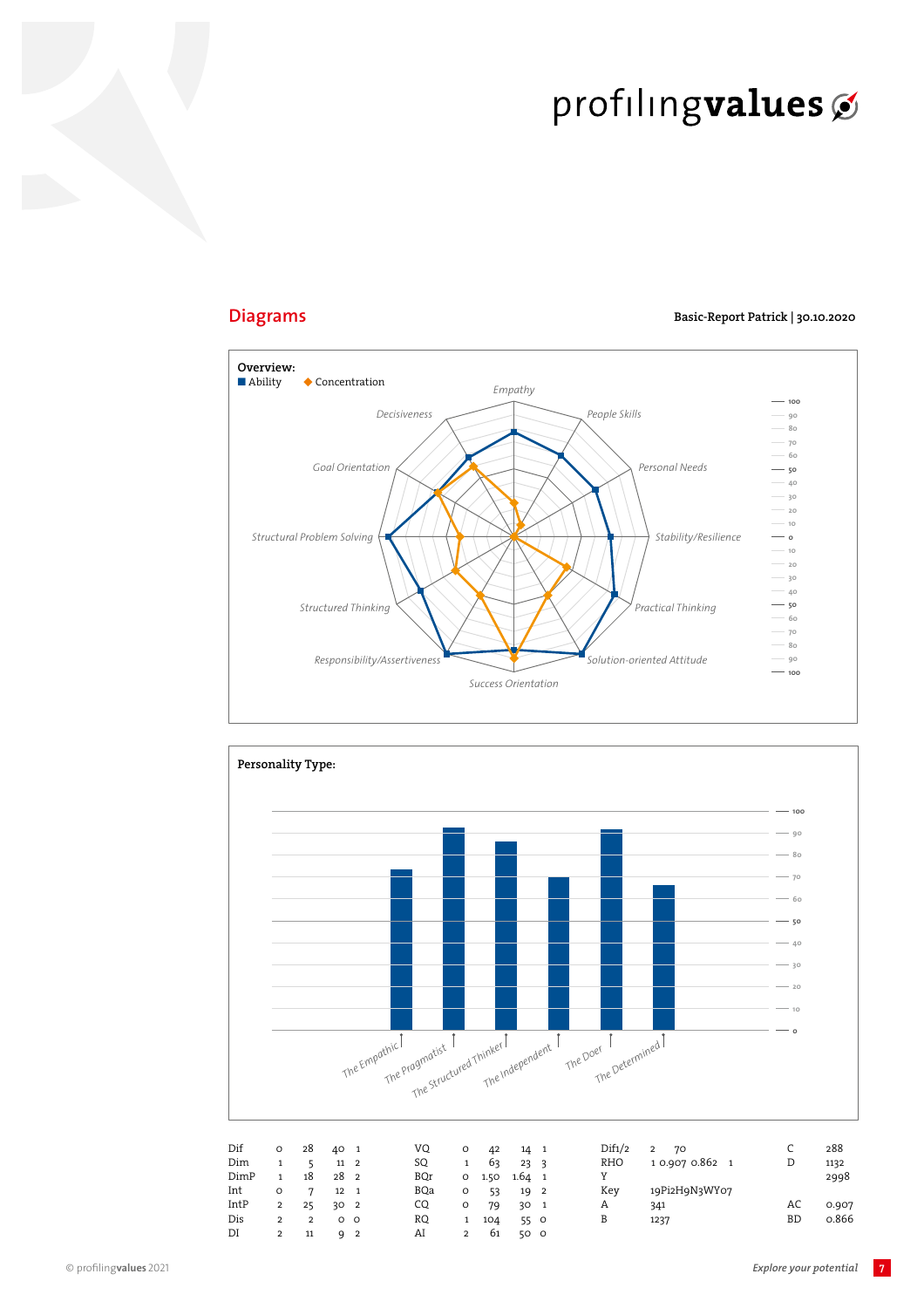### **Summary**

Basic-Report Patrick | 30.10.2020

## **Characteristics** (strengths/weaknesses depending on demands)

 $a)$  to  $x)$ refer to bars and diamonds from pages 5 and 6. List is not ranked.

- a) Very empathic
- b) Currently restrained
- c) Very perceptive
- d) Pragmatic
- e) Analytically very good
- $f)$ Firm own opinion Good people skills  $g)$
- h) Holds back in social conflicts at present
- Solves practical problems outstandingly  $i)$
- Approaches practical problems deliberately  $\mathbf{i}$
- $\mathbf{k}$ Capable of solving structural problems very well
- Approaches structural challenges deliberately  $\left| \right\rangle$
- m) Knows oneself well
- n) Cares not enough for own self currently
- Knows own success factors  $\circ$ )
- p) Seeks maximum of success
- q) Clear goal orientation
- r) Good goal tracking
- Very robust and resilient  $s)$
- t) Minds regeneration not enough
- u) Appropriate assertiveness at any time
- $V)$ Ready to take responsibility
- w) Needs time for decisions
- x) Current focus on consistency

### **Suggestions for Personal Development**

- $a)$  to  $x)$
- refer to the corresponding numeration from Characteristics, see above.  $o.k.$ 
	- no improvement necessary
- $a)$  o.k.
	- b) Show own feelings earlier
	- c)  $o.k$ .
	- d) o.k.
	- $e)$  o.k.
	- $f$   $\alpha$   $k$ .
	- g) o.k.
	- h) Care more about others' problems i) o.k.
	- $i)$  o.k.
	- $k)$  o.k.
	- $l)$  o.k.
- m) Trust your intuition even more
- n) Hold yourself in considerably higher regard
- $o)$  o.k.
- p) o.k.
- q) Set more ambitious and clearer goals
- $r)$  o.k.
- $s)$  o.k.
- t) Mind balance and regeneration
- u) o.k.
- $V)$  o.k.
- w) Give decisions more importance
- $x)$  o.k.